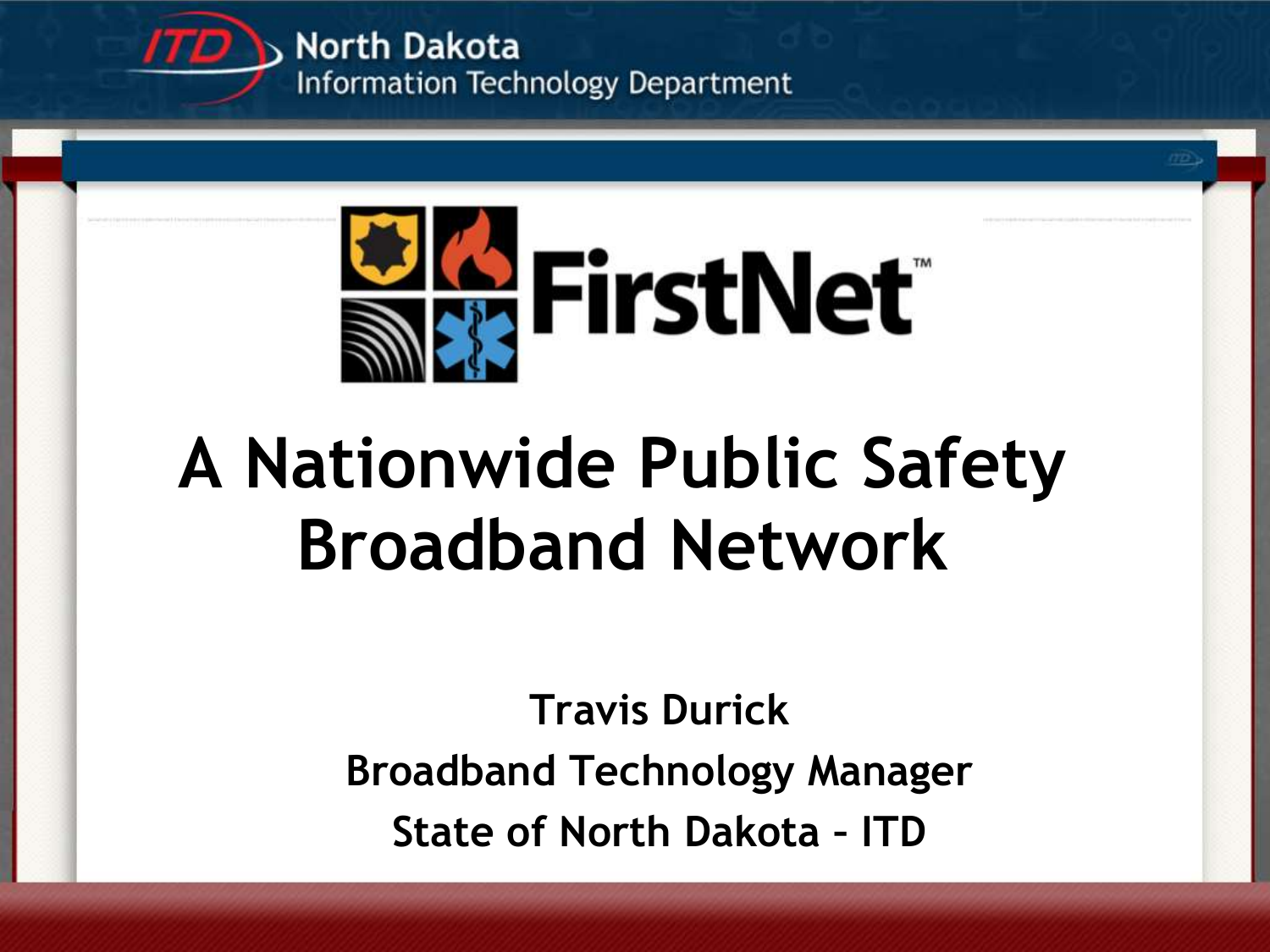



# VISION

To provide emergency responders with the first nationwide, high-speed, wireless broadband network dedicated to public safety

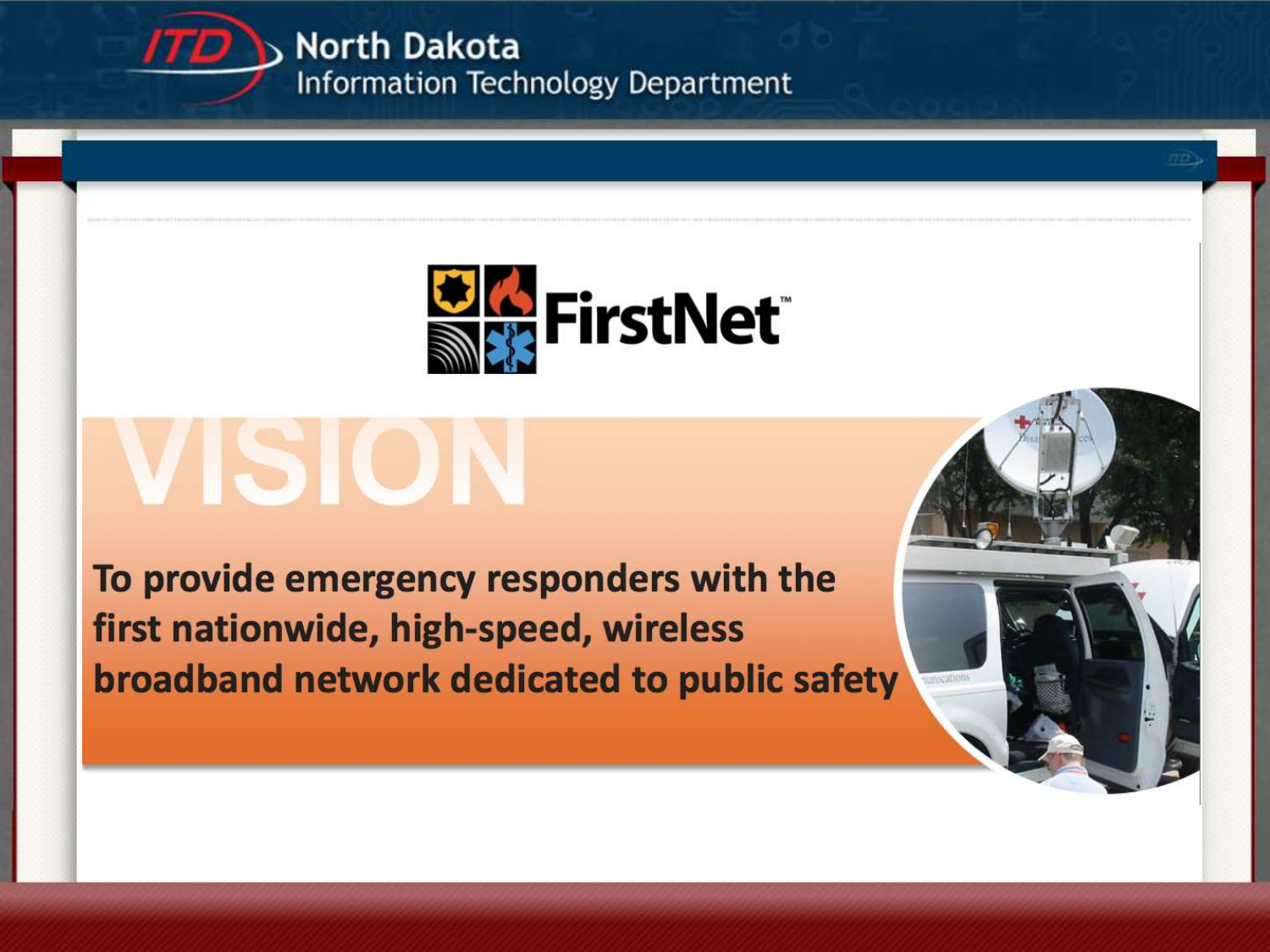

### • Born out of the 9/11 Commission report recommendations "establishment of a nationwide, interoperable public safety communications network to resolve communications challenges faced by emergency responders"

• Last remaining item to be addressed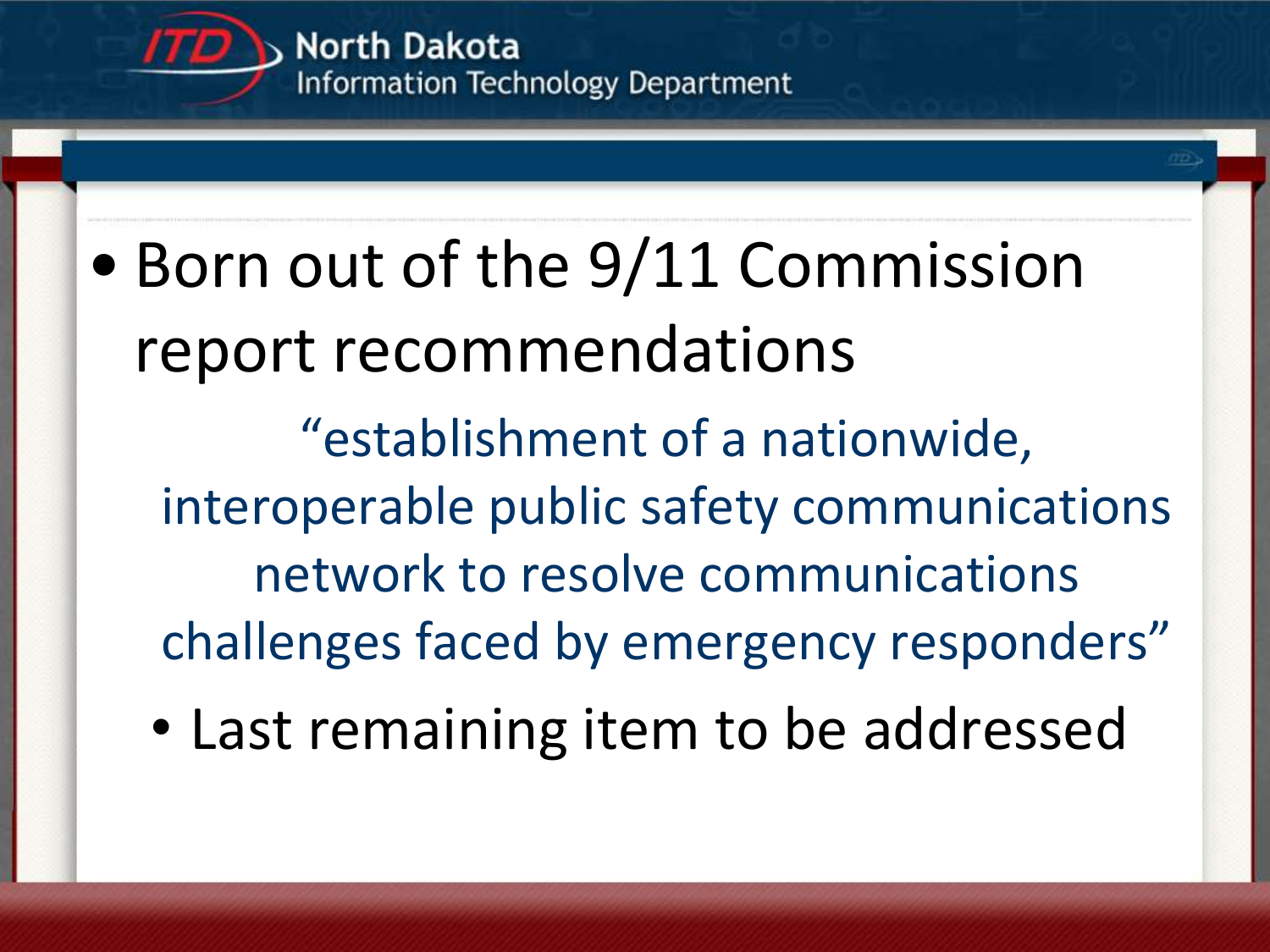





#### **PUBLIC SAFETY NEEDS**

- **Dedicated Spectrum**
- **Priority / Preemption**
- **Public Safety Grade**
- **Cybersecurity**
- **Public Safety Applications**

#### **LEVERAGING INDUSTRY**

- **Existing Infrastructure**
- **Built & Maintained**
- **Global Standard**
- **Interoperability**
- **Economy of Scale**

All coverage illustrated is derived from public information provided by terrestrial mobile operators. Not all operators choose to market coverage information. Standards for coverage representation vary among operators. Mosaik Solutions provides no warranty to the accuracy of the data. Analysis reflects 2010 U.S. Census Data.

C 2014 Mosaik Solutions, LLC

Mosaik.com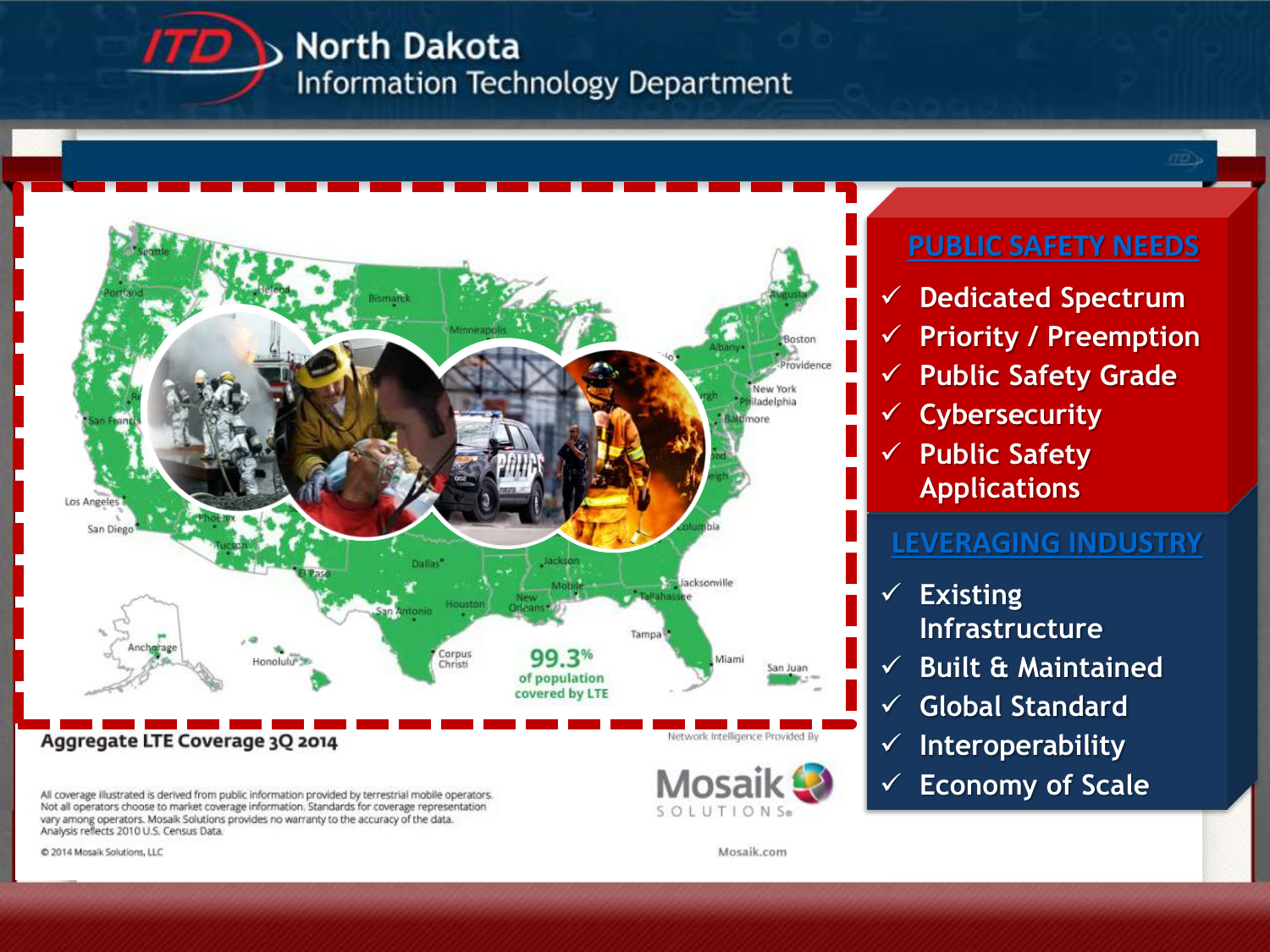

- •Nobody is required to use the network
- FirstNet will basically be an additional "carrier" that public safety entities could choose to use
- Business model + pricing is yet to be determined – RFP Coming Soon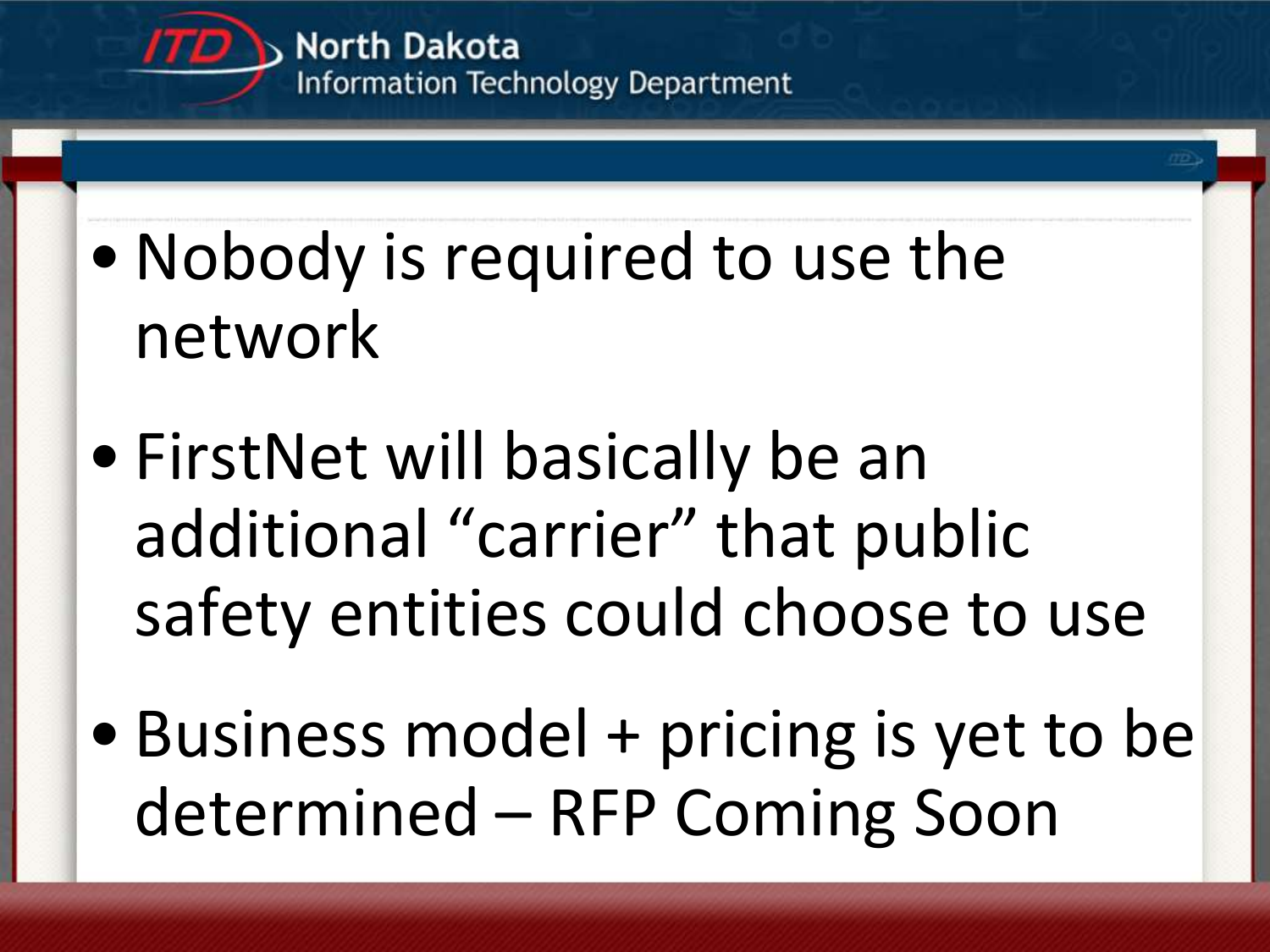

- •FirstNet is coordinating planning with each state
	- Coverage areas of the network
	- Hardening, security, reliability, and resiliency requirements
	- Assignment of priority to local users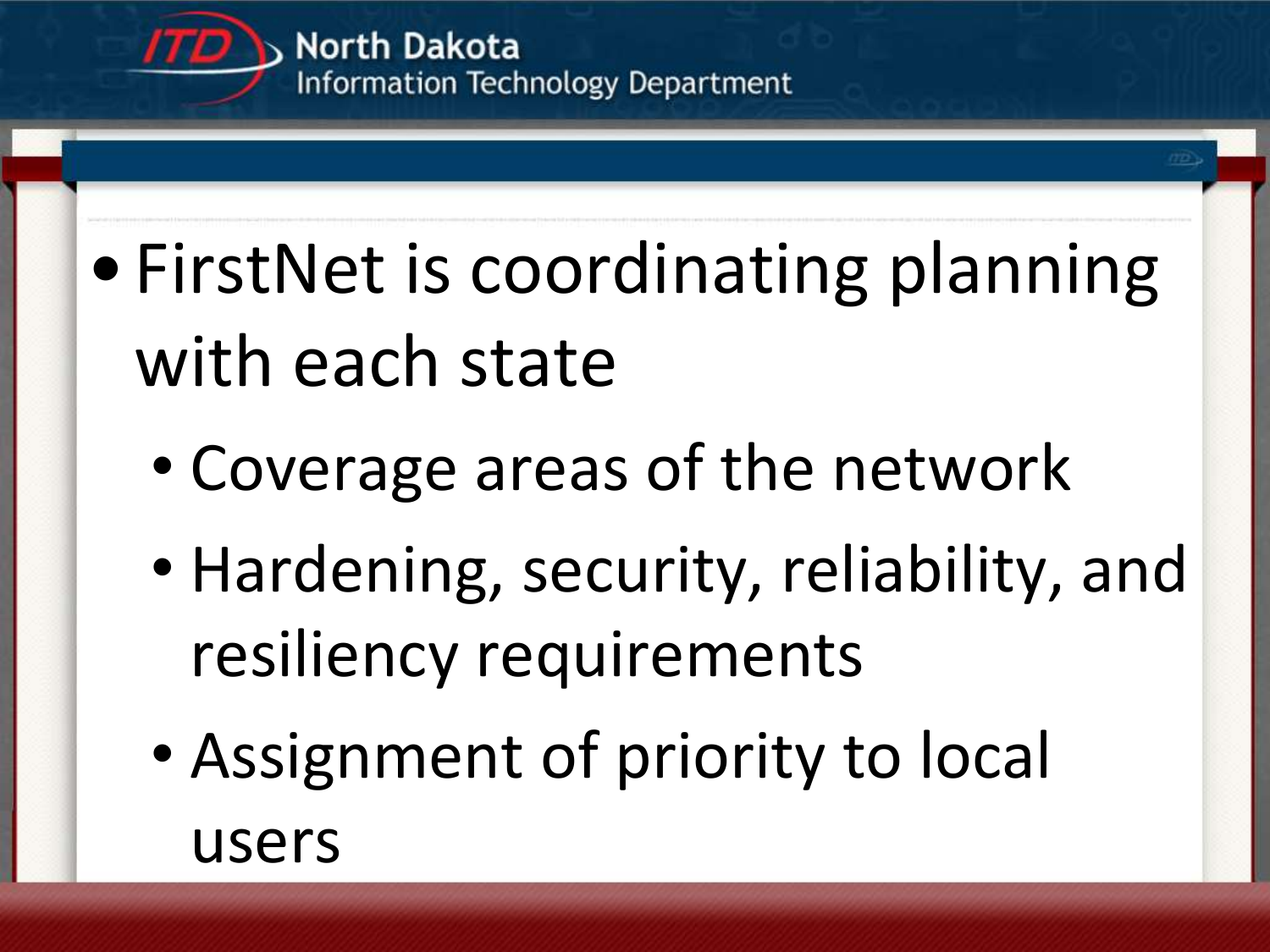

Coverage Reviews

- 2 Sessions with each county
- 8 Regional meetings
	- 403 participants representing 322 agencies



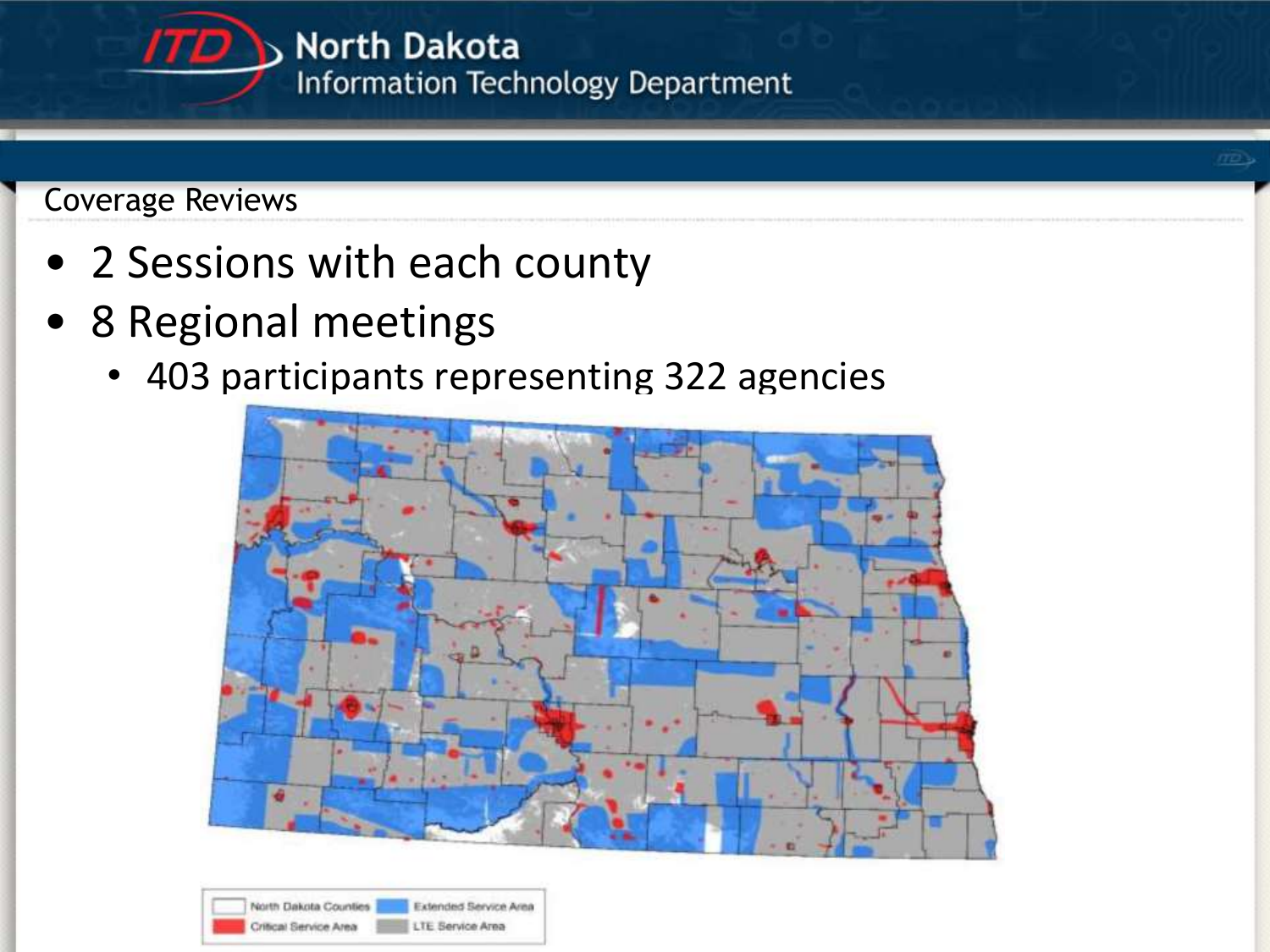

### • ~850,000 incidents processed

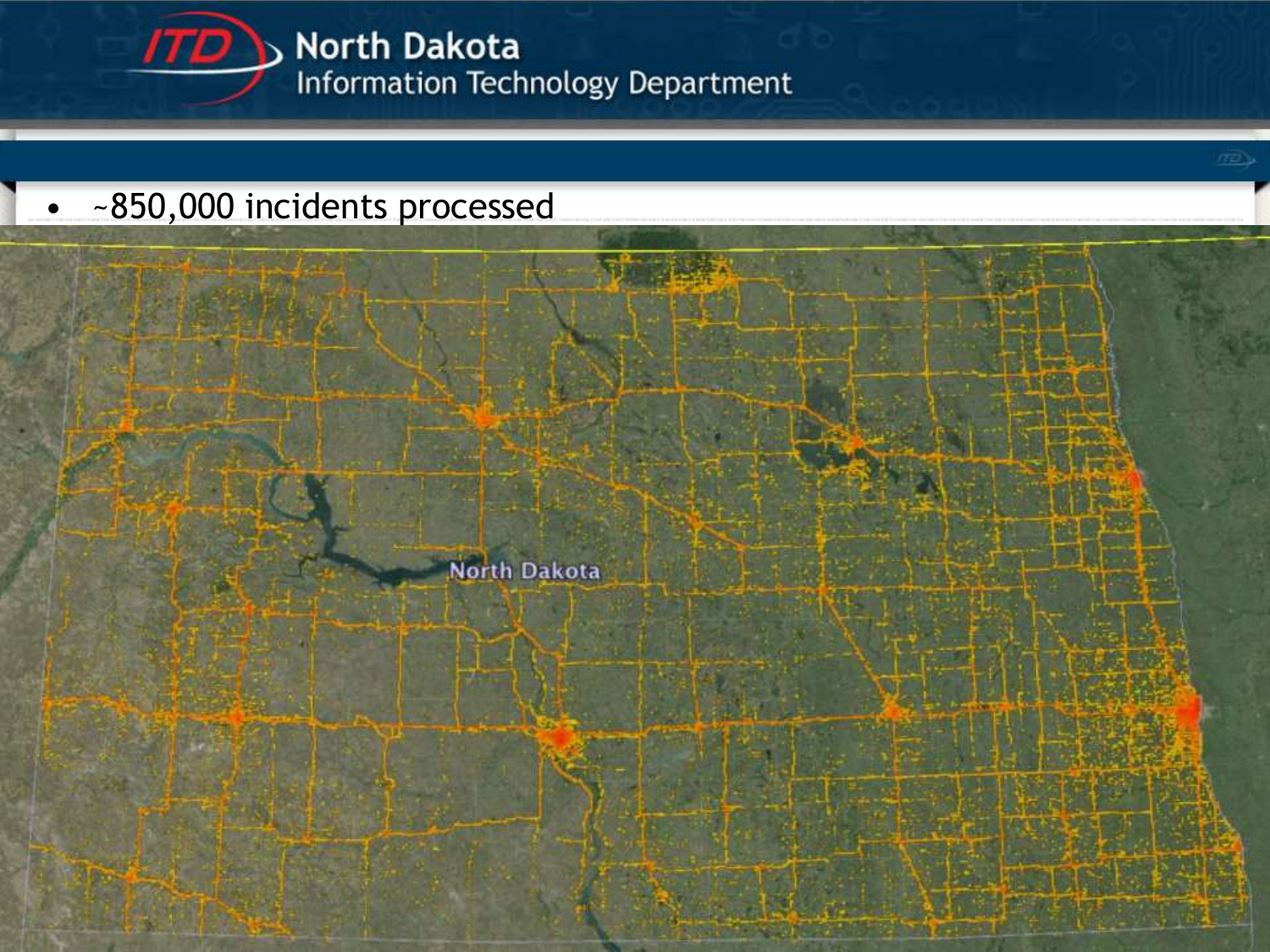### Incidents by Public Safety Entity

- 81% Law Enforcement
- 10% Fire Department
- 5% Emergency Medical – EMS